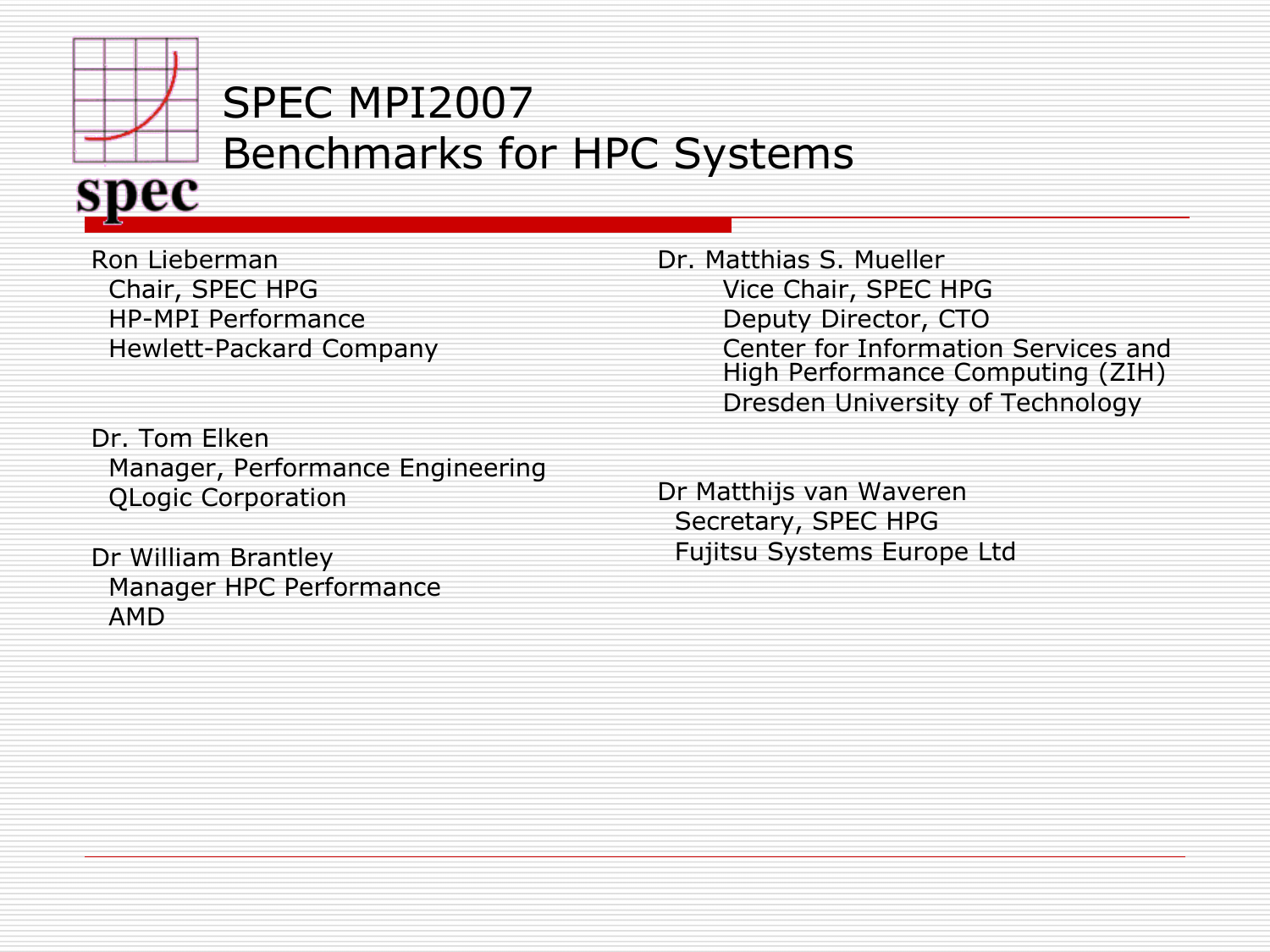

- The information contained within this presentation is a forward looking statement.
- $\Box$  Additionally, any slides with performance data are to be considered 'ESTIMATES' and are labeled as such.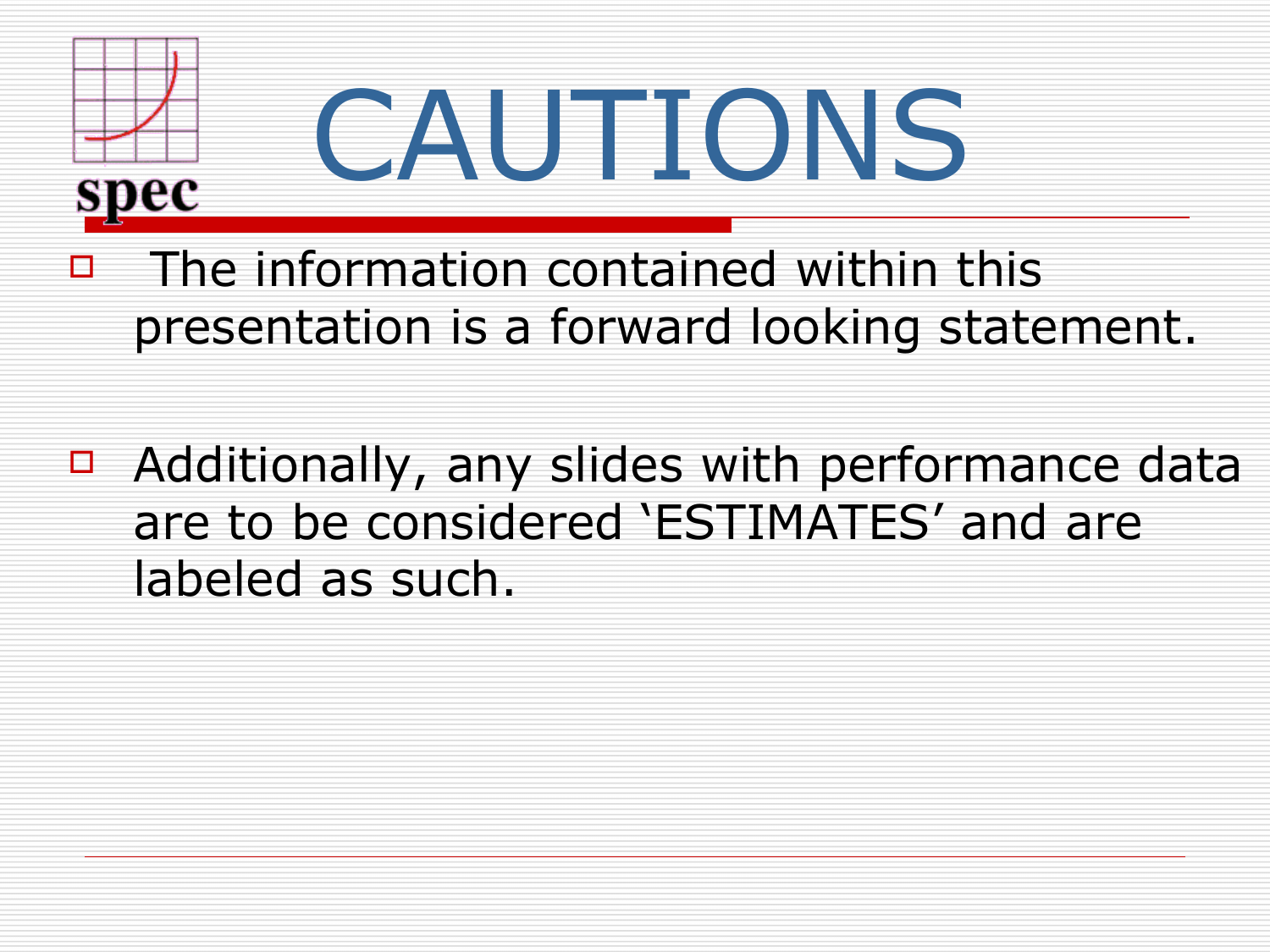

- $\Box$  An application benchmark suite that measures CPU, memory, interconnect, compiler, MPI, and file system performance.
- □ Search program ended 3/31/06
- $\Box$  Candidate codes in the areas of Comp. Chemistry, Weather, HE Physics, Oceanography, CFD, etc.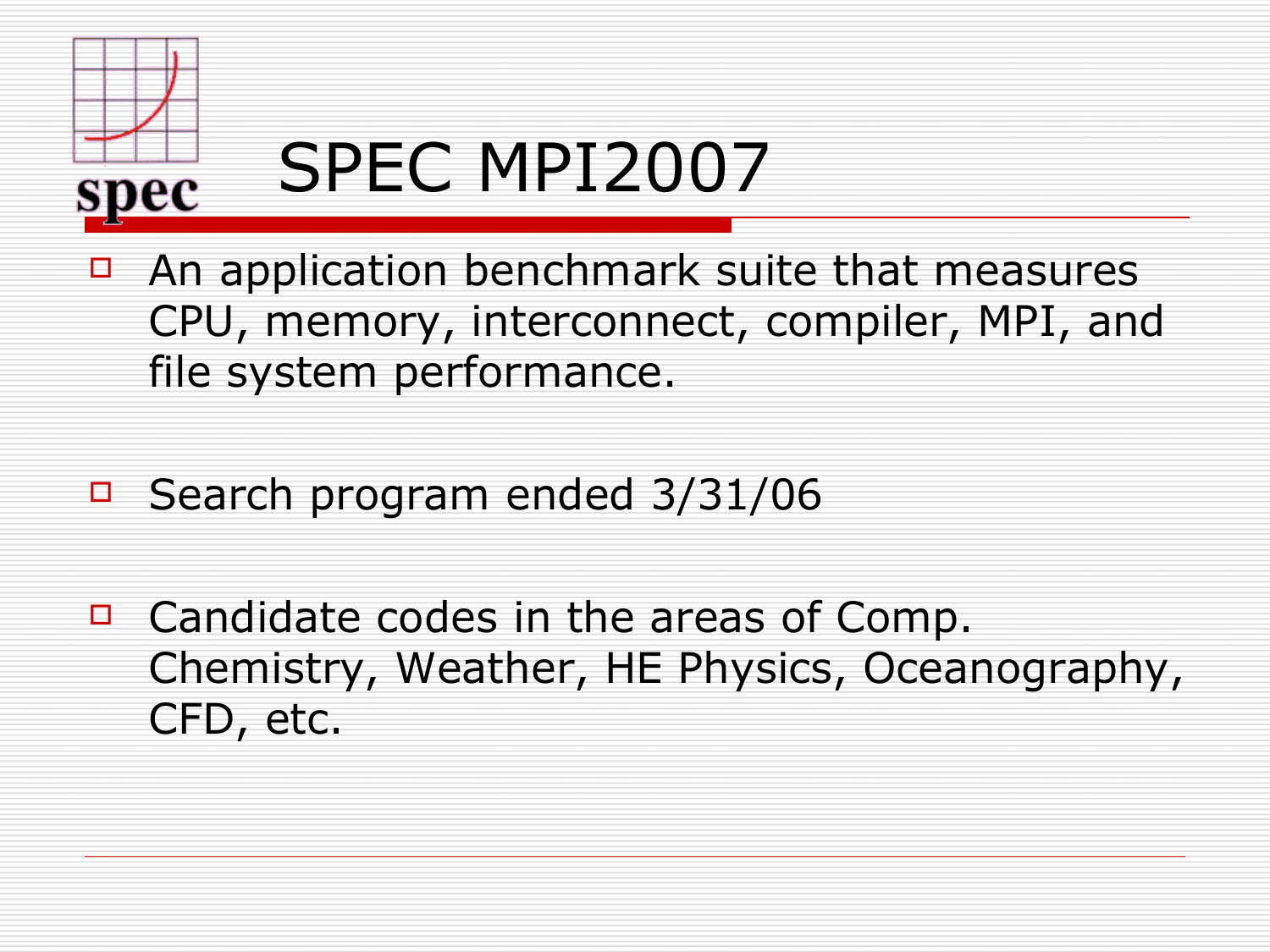#### CPU2006/MPI2007 Similarities spec

- □ Same tools used to run the benchmarks
- $\Box$  Similar run and reporting rules
- $\Box$  Uses geometric mean to calculate overall performance relative to a baseline system
- □ Similar output format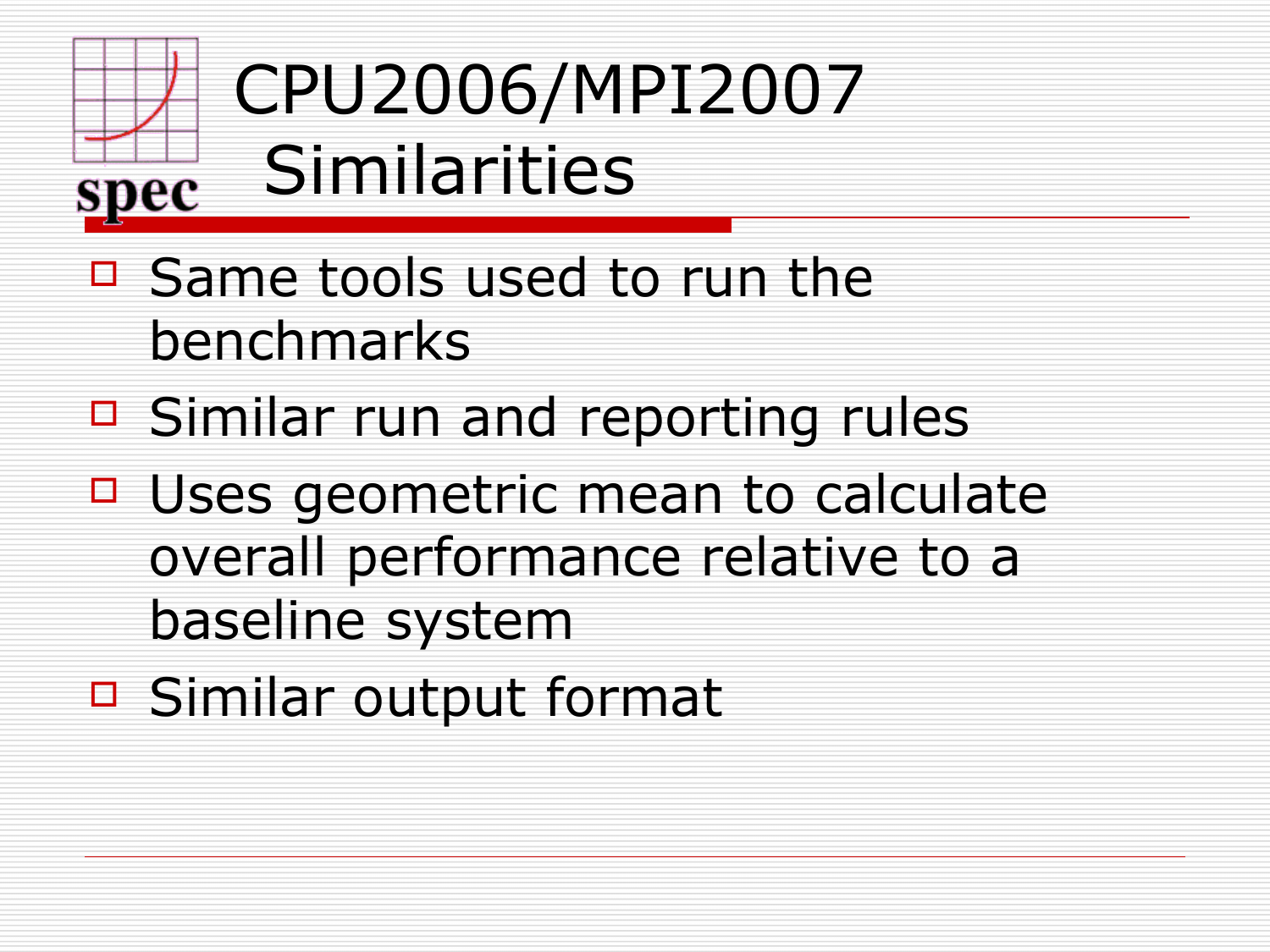# Comparison of benchmark characteristics

| Characteristic           | <b>CPU2006</b>                            | <b>OMPM2001</b>         | <b>MPI2007</b> (est)       |  |
|--------------------------|-------------------------------------------|-------------------------|----------------------------|--|
| Max. working set         | $0.9/1.8$ GB, $32/64$ -bit                | $1.6$ GB                | to be decided              |  |
| <b>Memory</b> needed     | 1 or 2 GB. 32- or 64-bit                  | $2$ GB                  | 1 GB per benchmark         |  |
| <b>Benchmark runtime</b> | $20 \text{ min}$ $\omega$ $2 \text{ GHz}$ | 5 hrs @ 300 MHz         | to be decided              |  |
| Language                 | $C, C++, F95$                             | C, F90, OpenMP          | $C, C++, F95, MPI$         |  |
| Focus                    | <b>Single CPU</b>                         | $< 16$ CPU system       | $>16$ CPU system           |  |
| <b>System type</b>       | <b>Desktop</b>                            | <b>MP</b> workstation   | <b>Engineering cluster</b> |  |
| <b>Runtime</b>           | $50-60$ hours                             | 34 hours                | to be decided              |  |
| <b>Runtime 1 CPU</b>     | $50-60$ hours                             | 140 hours               | to be decided              |  |
| <b>Run modes</b>         | Single and rate                           | Parallel                | Parallel                   |  |
| Number benchmarks        | 29                                        | 11                      | to be decided              |  |
| <b>Iterations</b>        | Median of 3                               | Worst of 2, median of 3 | Worst of 2, median of 3    |  |
|                          |                                           | or more                 | or more                    |  |
| Source mods              | Not allowed                               | <b>Allowed</b>          | Not allowed                |  |
| <b>Baseline flags</b>    | Any, same for all                         | Any, same for all       | Any, same for all          |  |
| Reference system         | 1 CPU @ 300 MHz                           | 4 CPU @ 350 MHz         | 16 cores @ 2.2 GHz         |  |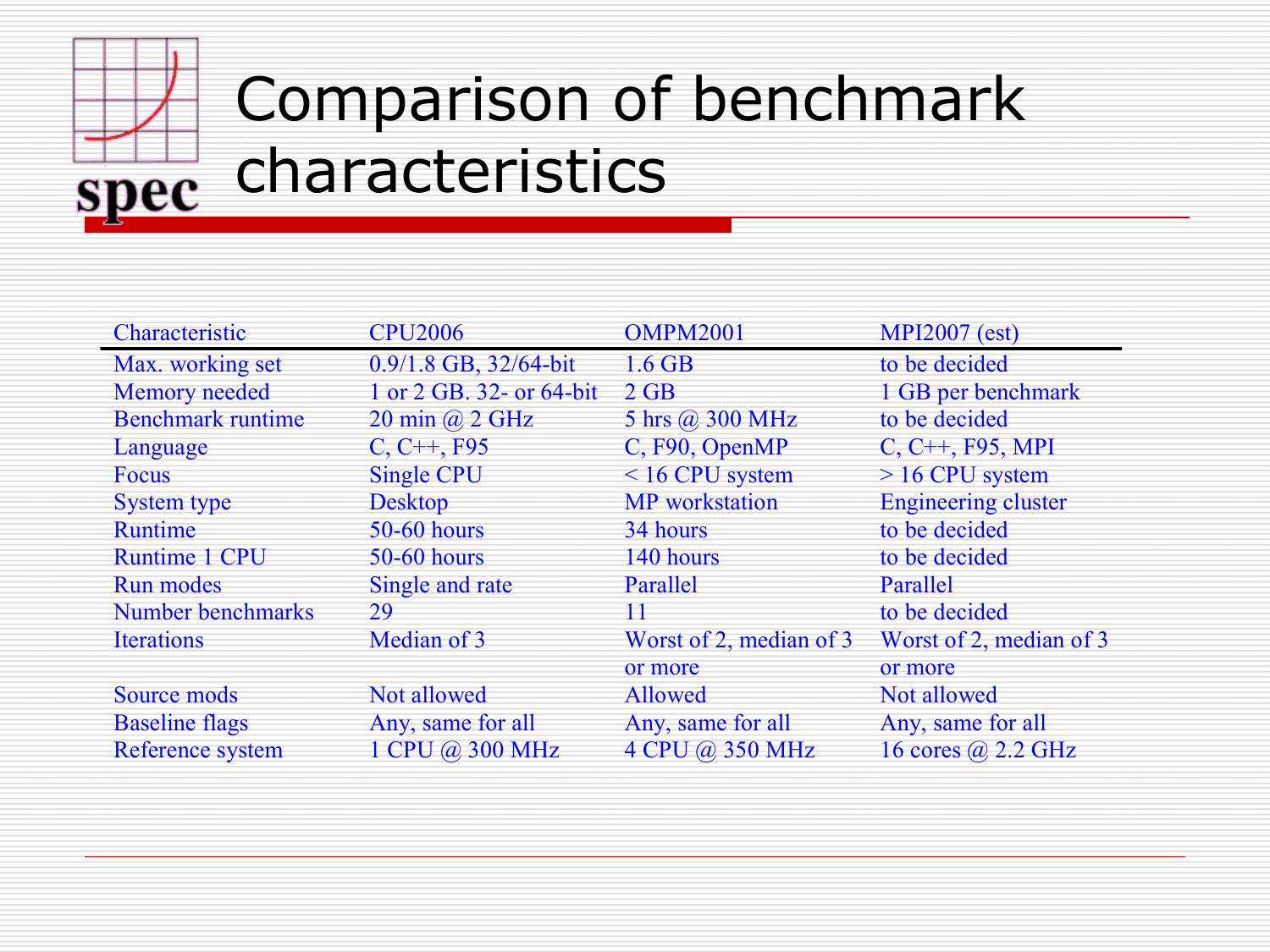

- □ Participating Members
	- □ AMD, Fujitsu, HP, IBM, INTEL,
	- □ QLogic (PathScale), SGI, SUN,
	- **D** University of Dresden
- □ Current release targeted for March-June 2007 □ ISC'07 in Dresden June 2007 most likely release.
- □ We are always looking for new members to help develop benchmarks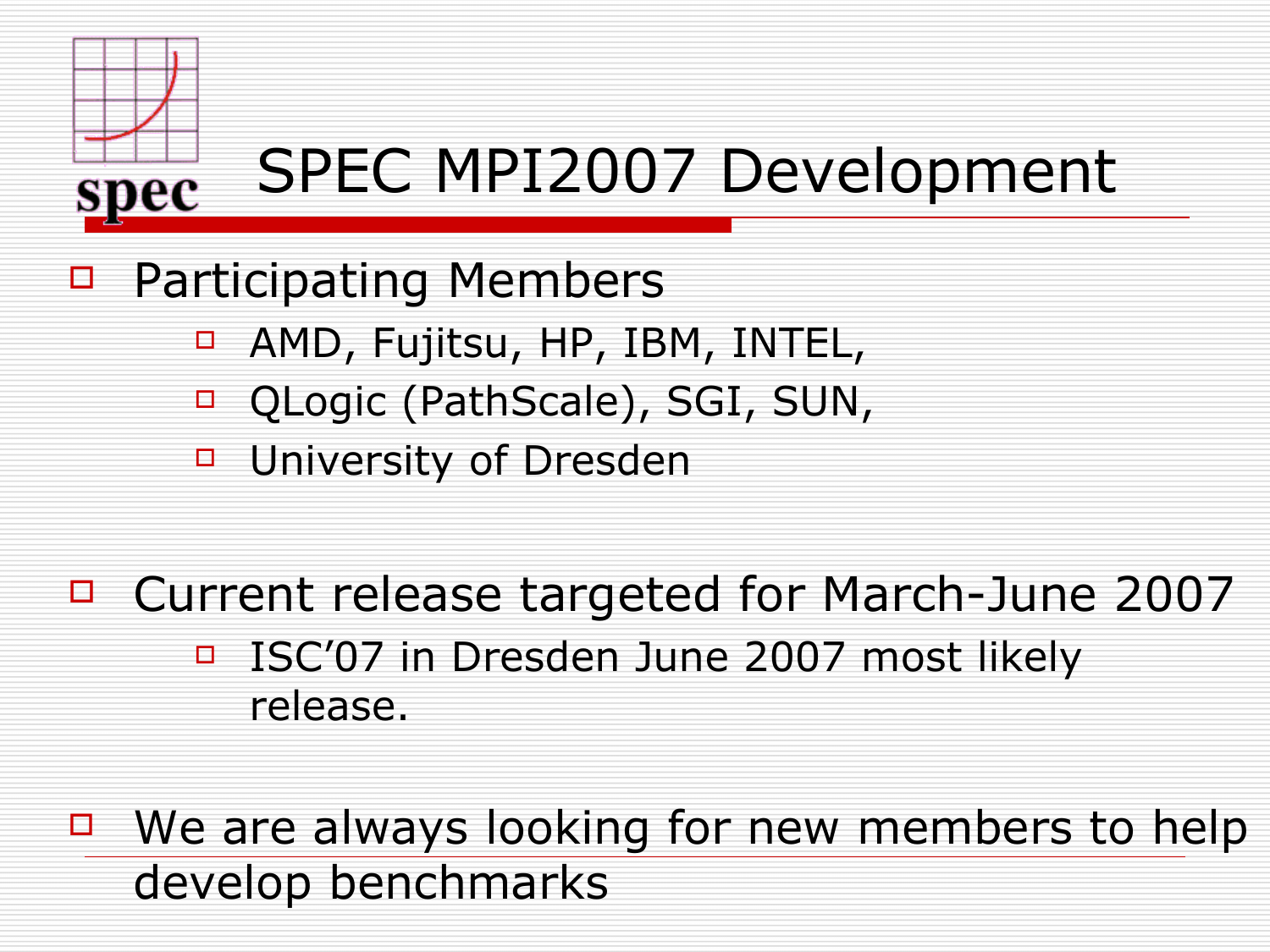

- **E** Runs on Clusters or SMP's
- $\Box$  Validates for correctness and measures performance
- □ Supports 32-bit or 64-bit OS/ABI.
- □ Consists of applications drawn from National Labs and University research centers
- $\Box$  Supports a broad range of MPI implementations and Operating systems including Windows, Linux , Proprietary Unix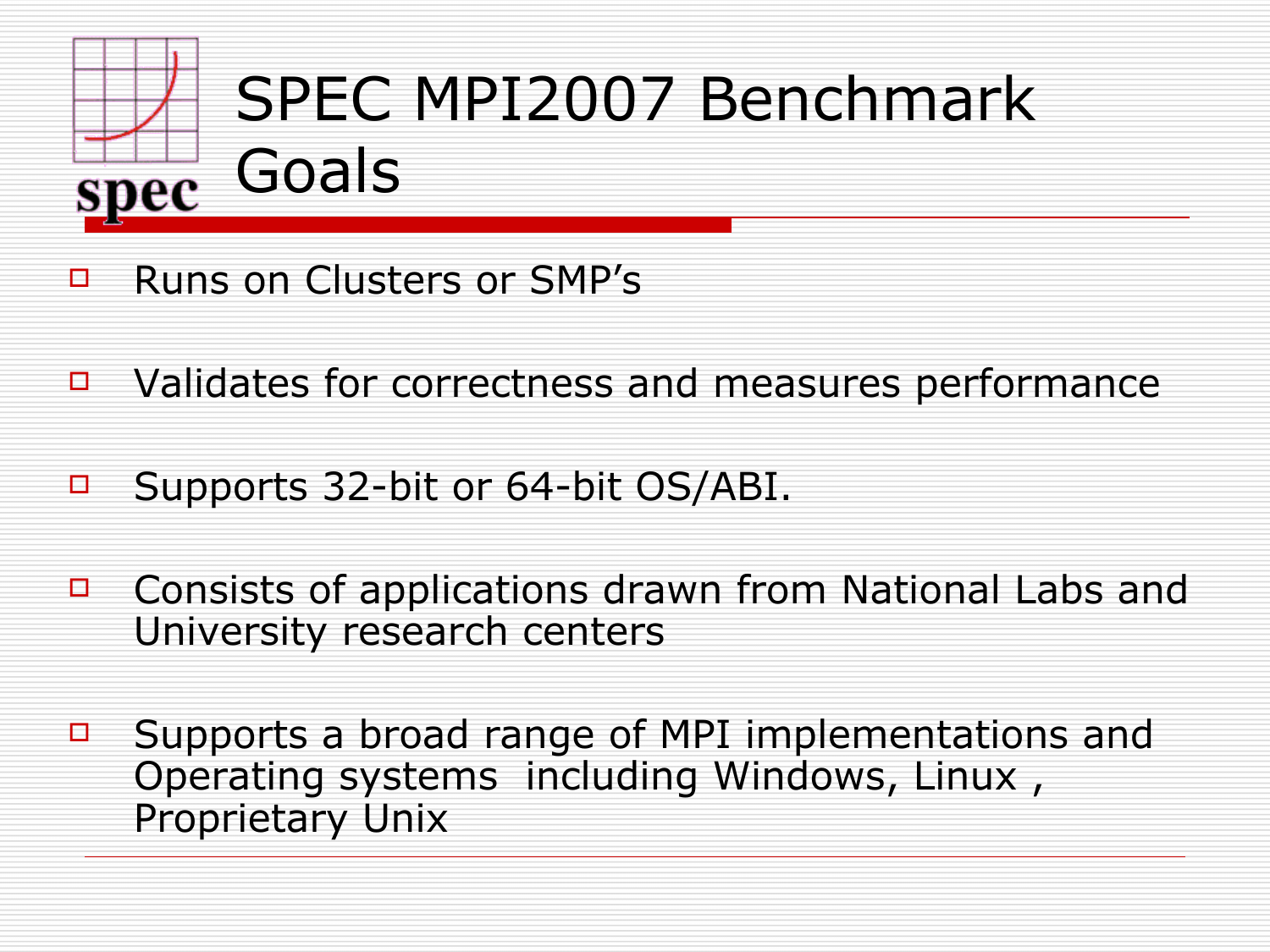

# SPEC MPI2007 Benchmark

- $\Box$  Scales up and scales out
- $\Box$  Has a runtime of  $\sim$ 1 hour per benchmark test at 16 ranks using GigE with 1 GB memory footprint per rank
- $\Box$  Is extensible to future large and extreme data sets planned to cover larger number of ranks.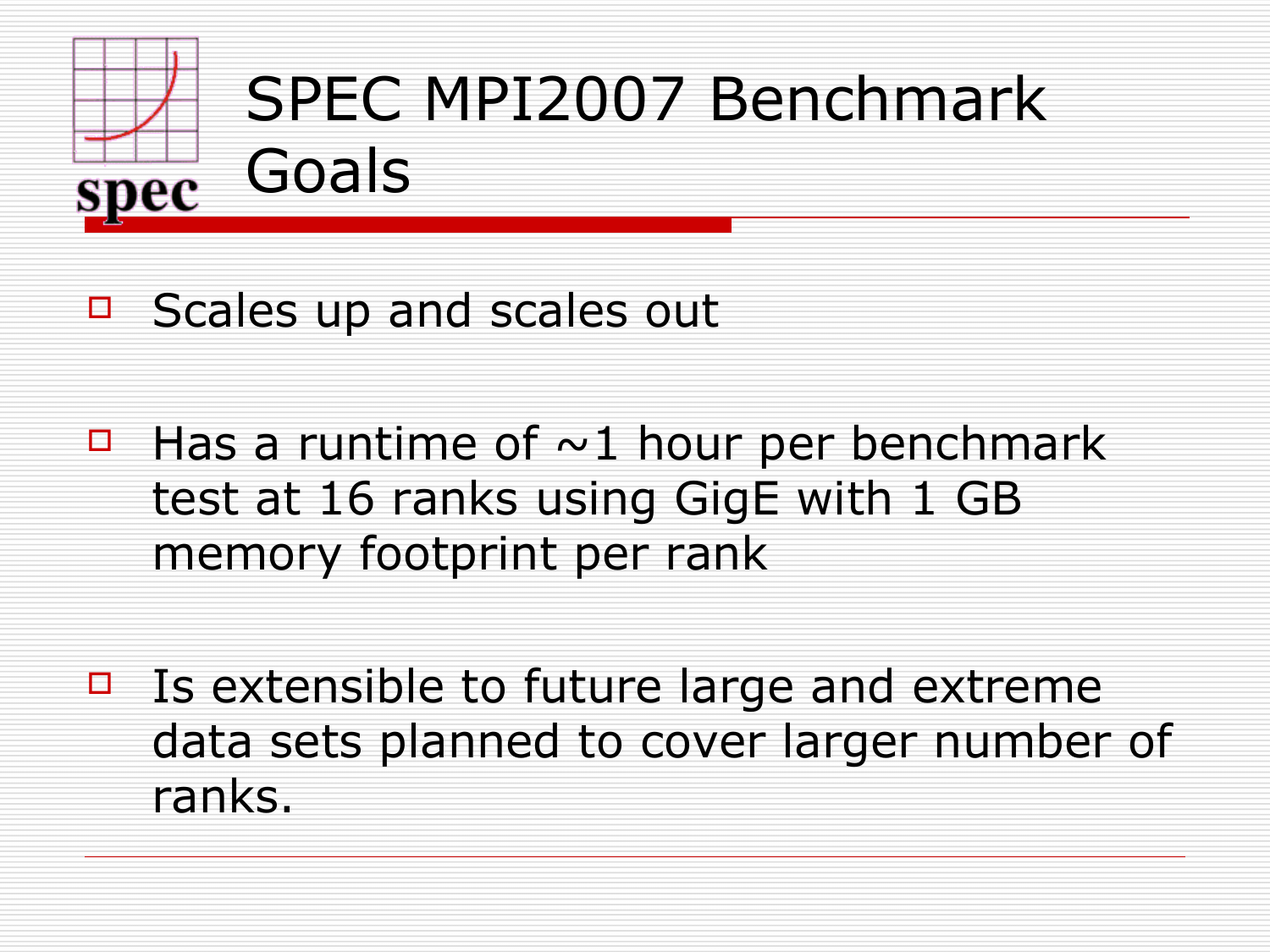

### SPEC MPI2007 - Current Status

- $\Box$  Runs on range of architectures
	- Opteron, Xeon, Itanium2, PA-Risc, Power5, Sparc,
- $\Box$  Ported to variety of operating systems
	- Linux (RH/XC, SuSE, FC), Windows CCS, HPUX, Solaris, AIX
- **Broad range of MPI's evaluated** 
	- **HP-MPI, MPICH, MPICH2, Open MPI, IBM-MPI,** Intel MPI, MPICH-GM, MVAPICH, Fujitsu MPI, InfiniPath MPI, SGI MPT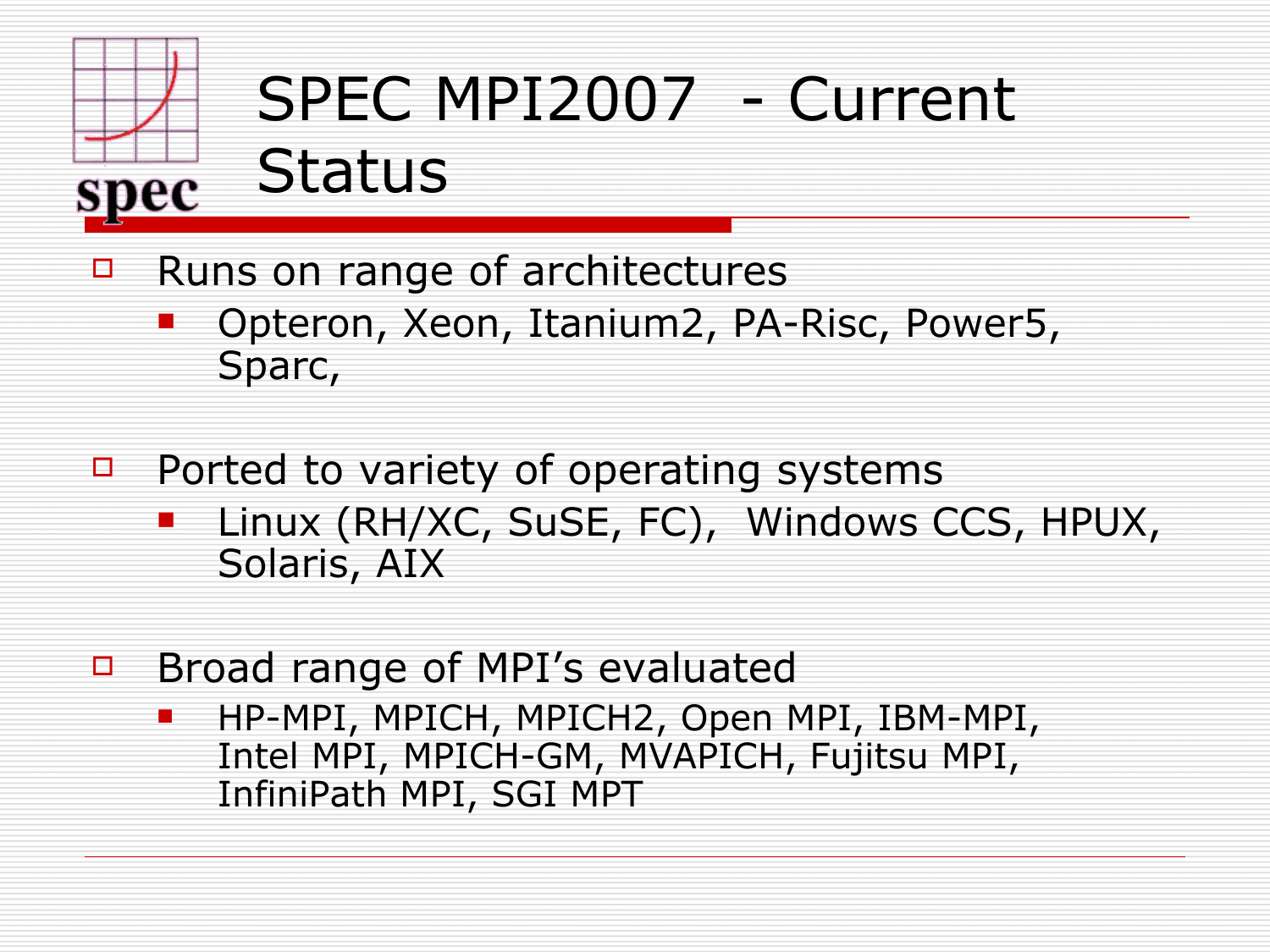# SPEC MPI2007 - Current pec Status

- $\Box$  Scalable from 16 to 128 ranks (processes) for medium data set. 16 of 18 benchmarks run at 512 ranks.
- **E** Runtime of 1 hour per benchmark test at 16 ranks using GigE on an unspecified reference cluster.
- Memory footprint should be  $<$  1GB per rank at 16 ranks.
- Exhaustively tested for each rank count
	- $-12$
	- $\Box$  15 -> 130
	- 140, 160, 180, 200, 225, 256, 512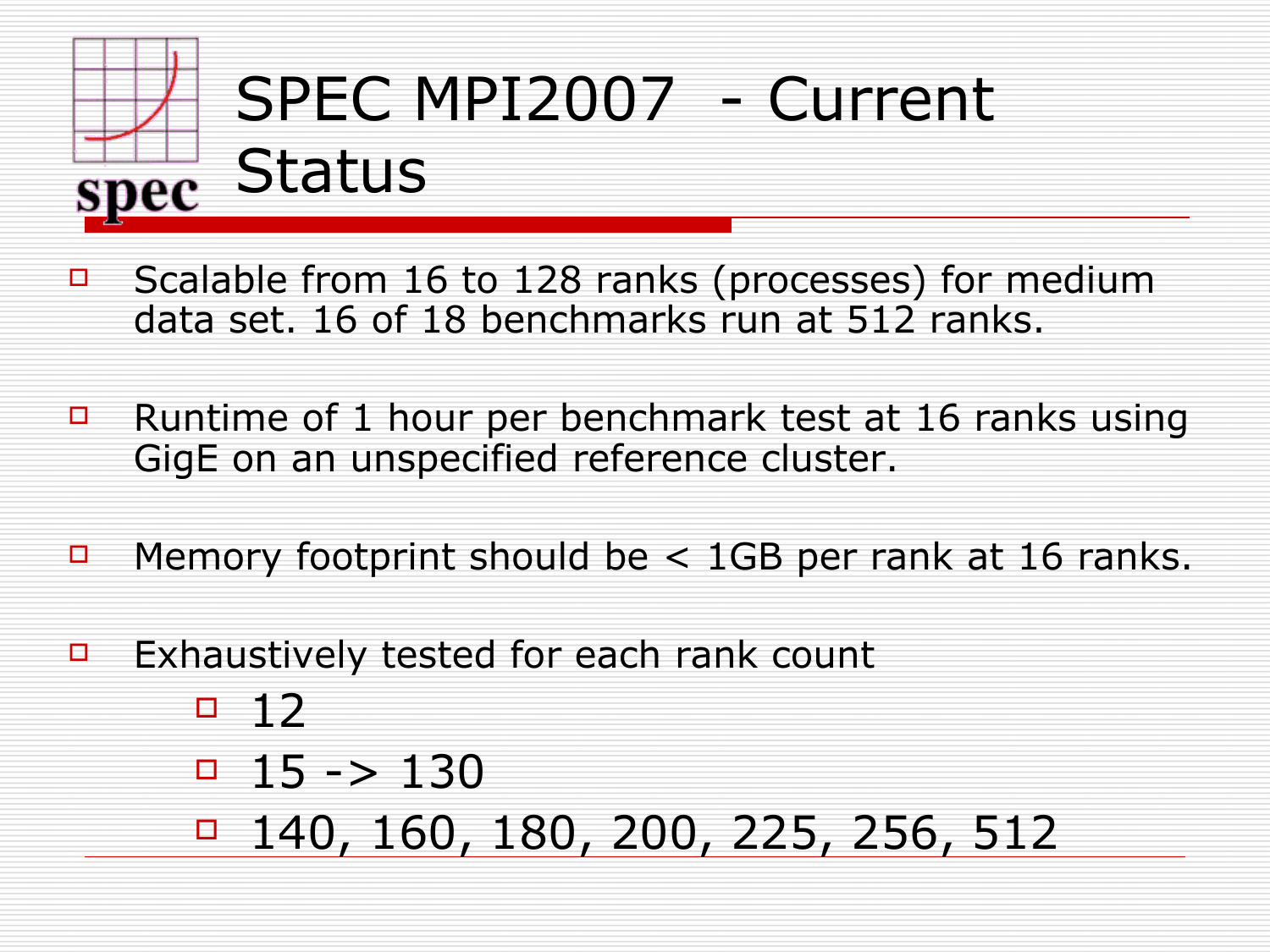

# MPI2007 Performance Dimensions

| Scale out/up                       | Clusters, SMPs, Fatnode clusters                  |
|------------------------------------|---------------------------------------------------|
| Launch<br>strategies               | affinity, process placement                       |
| <b>MPI</b><br><b>Distributions</b> | open source, industrial, collective<br>algorithms |
| Operating<br>systems               | distributions, kernel revisions, tunables         |
| Interconnects                      | hardware, protocol, drivers, multi-rail           |
| Hardware                           | CPU, memory, motherboards                         |
| Compilers                          | optimization, correctness                         |
| <b>File Systems</b>                | Disks, Software, Network                          |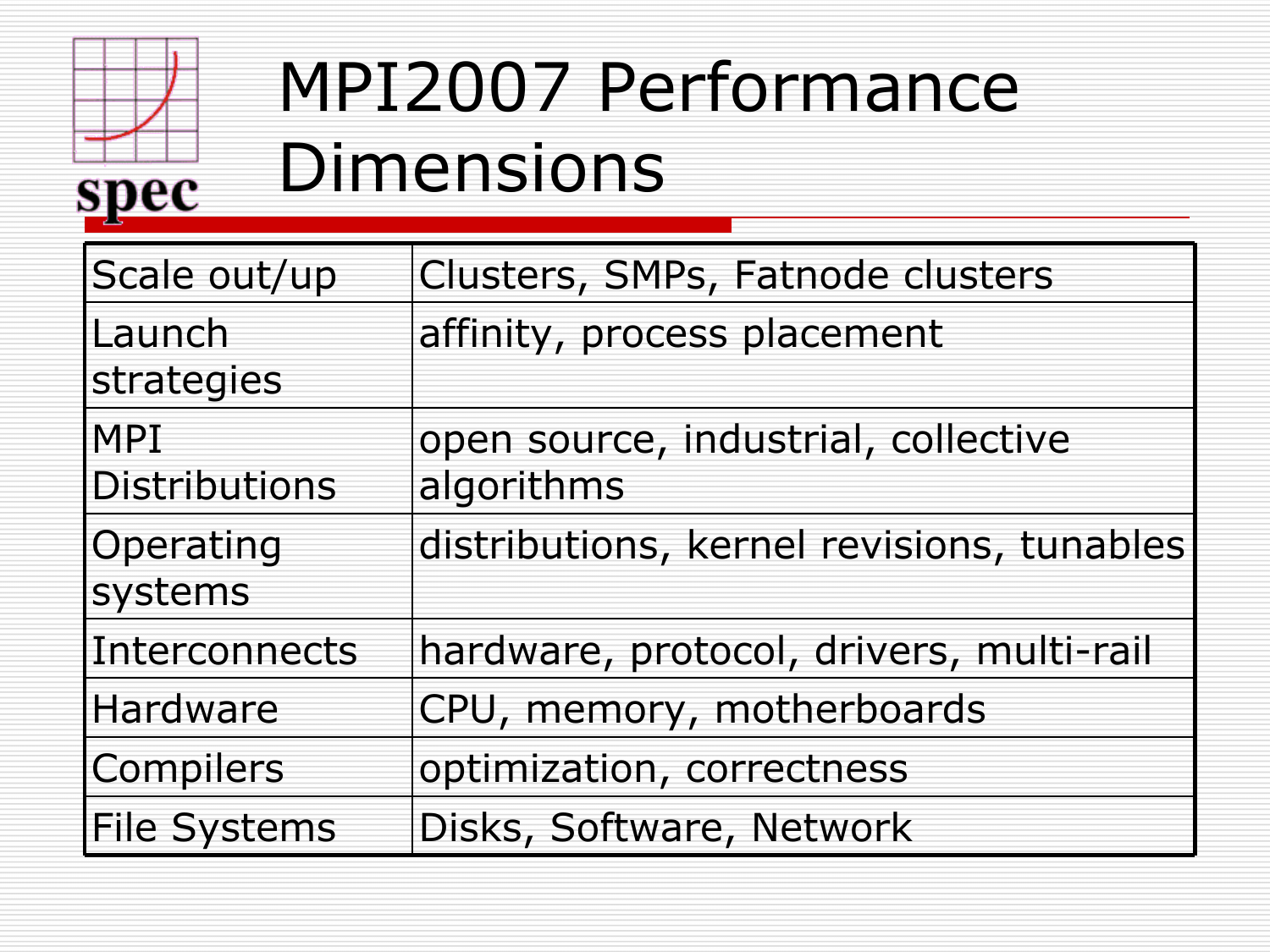

### SPEC MPI2007 - Likely Uses



#### Customer RFP's

- □ Marketing messages as it relates to publication on SPEC HPG Web site.
- Academic Research
- □ Product Qualification and Performance evaluation
	- □ Evaluate new releases, interconnects, OS's...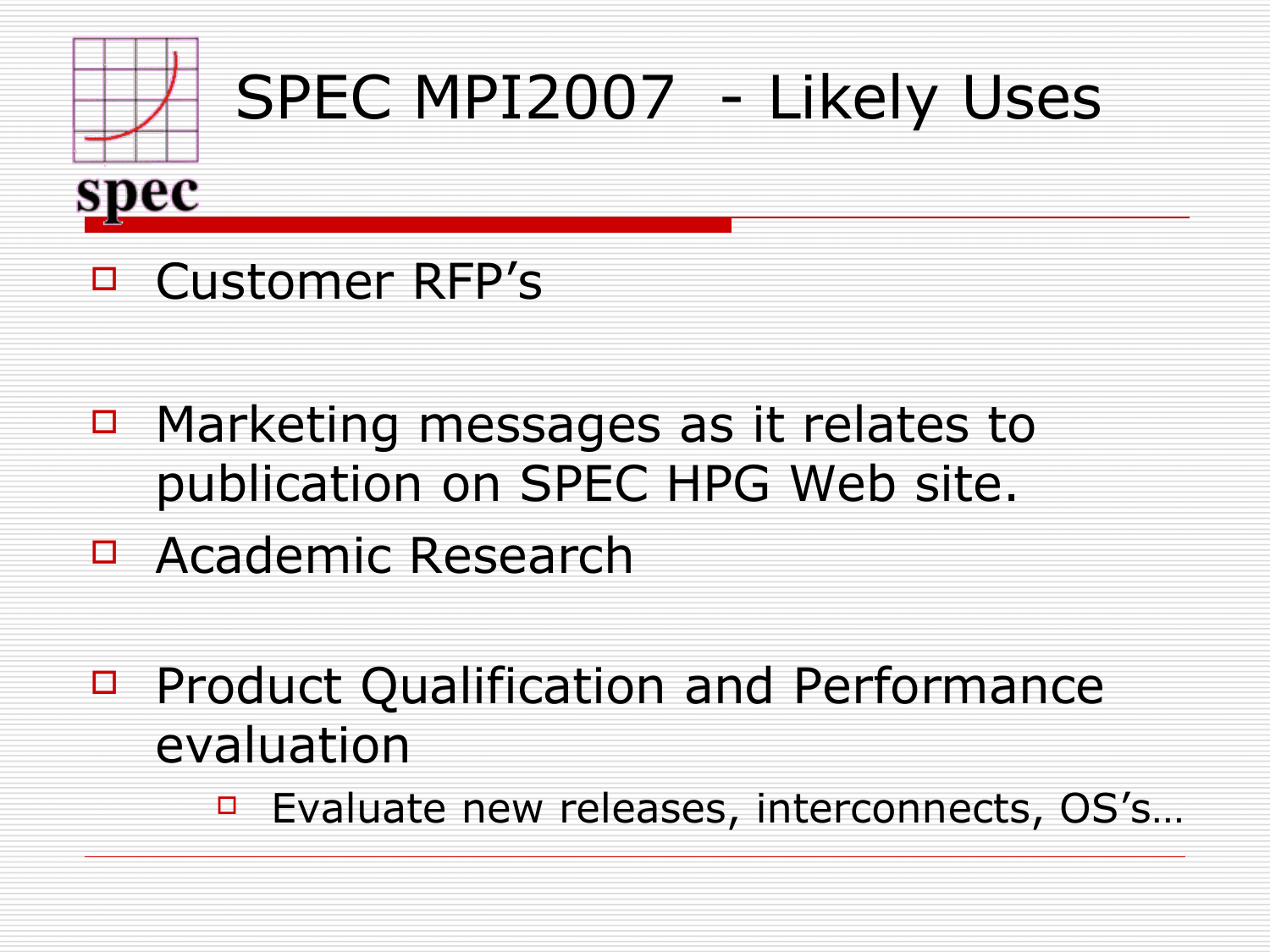#### SPEC MPI2007 Benchmark Characteristics

#### spec

| Category                   | Language               | #LOC   |
|----------------------------|------------------------|--------|
| Physics                    | $\mathcal{C}$          | 18K    |
| <b>CFD</b>                 | <b>FORTRAN</b>         | 11K    |
| <b>CEM</b>                 | <b>FORTRAN</b>         | 22K    |
| <b>CFD</b>                 | FORTRAN & C            | 45K    |
| <b>Bioinformatics</b>      | $\mathbf C$            | 11K    |
| <b>Bioinformatics</b>      | $C++$                  | 1,421K |
| Oceanography               | <b>FORTRAN</b>         | 71K    |
| Ray Tracing                | $\mathcal{C}$          | 16K    |
| Molecular Dynamics         | $C++$                  | 58K    |
| <b>Weather Forecasting</b> | <b>FORTRAN &amp; C</b> | 218K   |
| FEM (HT)                   | <b>FORTRAN &amp; C</b> | 31K    |
| Hydrodynamics              | <b>FORTRAN</b>         | 7K     |
| Chemistry                  | <b>FORTRAN &amp; C</b> | 93K    |
| Hydrodynamics              | <b>FORTRAN</b>         | 45K    |
| Abinitio                   | $\mathbf C$            | 260K   |
| Ocean & Atm.               | FORTRAN & C            | 41K    |
| Gravitation                | $\mathbf C$            | 24K    |
| <b>CFD</b>                 | <b>FORTRAN</b>         | 6K     |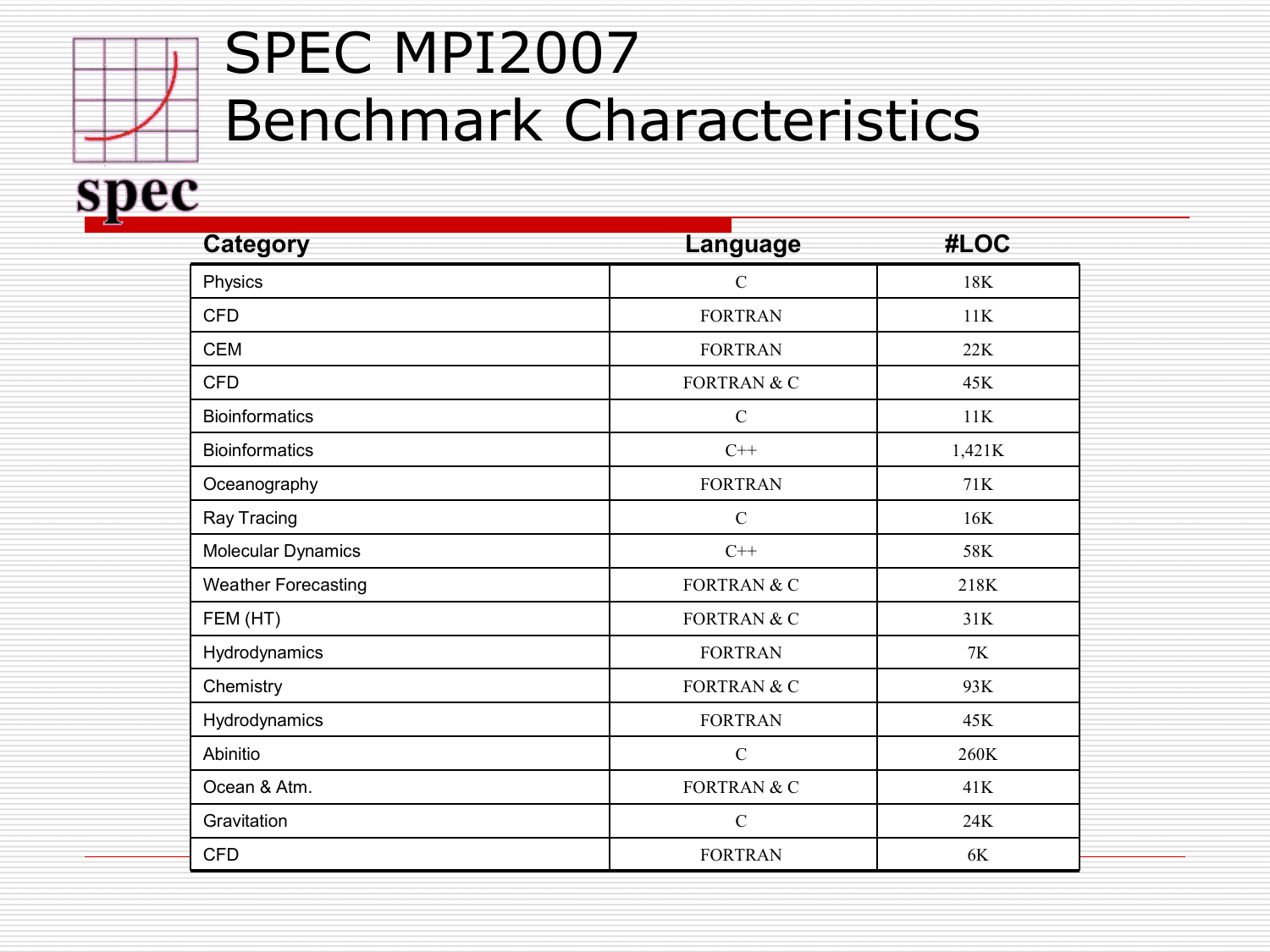

#### SPEC MPI2007 (32 ranks) Characteristics -- ESTIMATES

| Elapsed Time | %User Time | %MPI Time | Gbytes-Xfer |
|--------------|------------|-----------|-------------|
| 2142.44      | 82%        | 18%       | 142         |
| 3997.10      | 72%        | 28%       | 214         |
| 1682.58      | 67%        | 33%       | 134         |
| 1926.18      | 91%        | $9\%$     | 0           |
| 1142.03      | 92%        | 8%        | 1           |
| 2269.12      | 50%        | 50%       | 0           |
| 2016.27      | 64%        | 36%       | 497         |
| 2034.54      | 99%        | $1\%$     |             |
| 1841.00      | 94%        | 6%        | 133         |
| 3085.30      | 74%        | 26%       | 440         |
| 653.17       | 86%        | 14%       | 38          |
| 1116.59      | 85%        | 15%       | 142         |
| 1203.73      | 96%        | 4%        | 140         |
| 1400.41      | 83%        | 17%       | 91          |
| 580.05       | 86%        | 14%       | 6           |
| 2180.32      | 62%        | 38%       | 876         |
| 920.04       | 80%        | 20%       | 22          |
| 733.14       | 94%        | 6%        | 67          |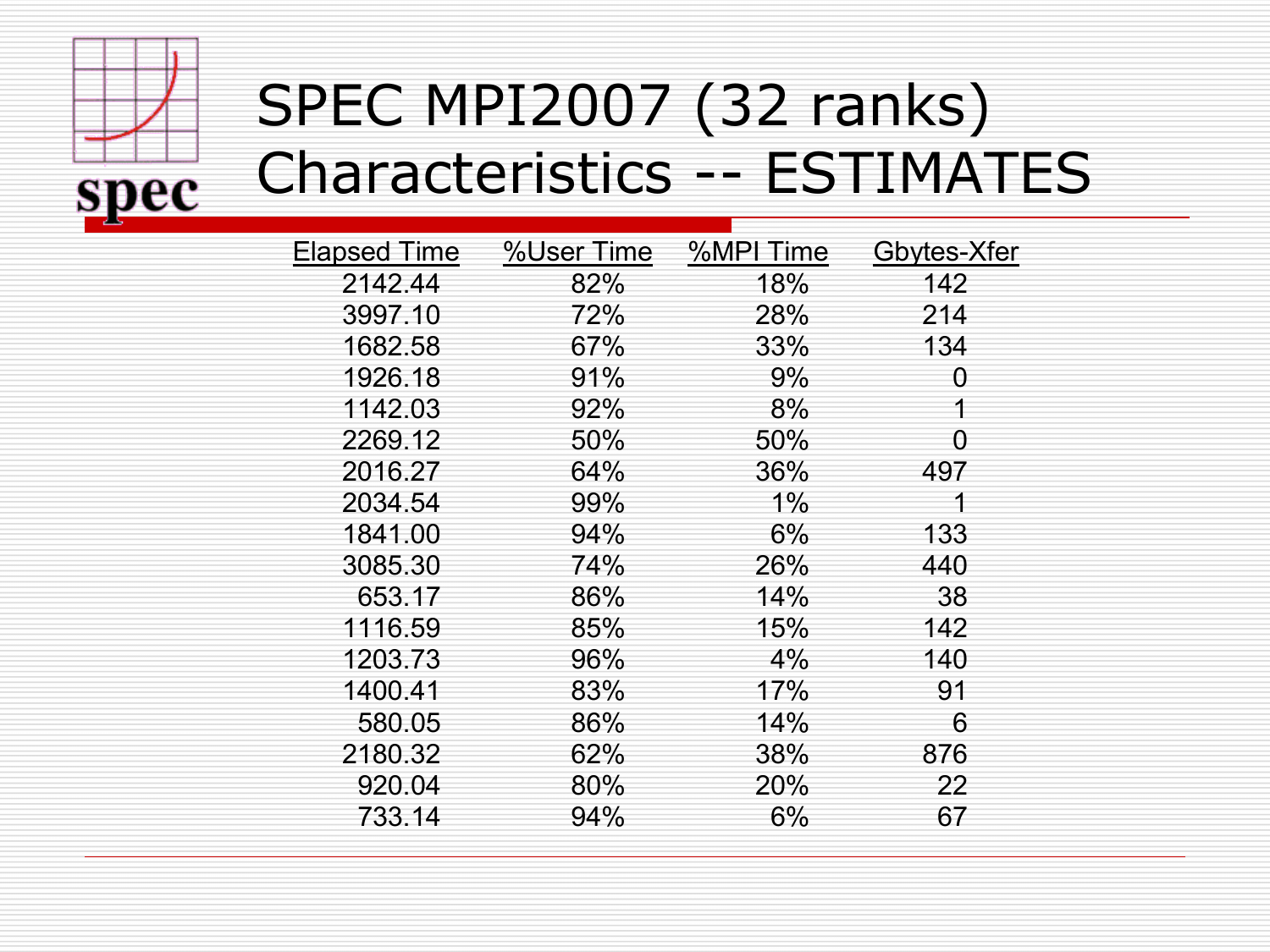

## MPI2007 Benchmark Message call counts

| MPI Allgather         |        |         |         | 303040 | 32        |        |          | 32    |        |
|-----------------------|--------|---------|---------|--------|-----------|--------|----------|-------|--------|
| <b>MPI Allgatherv</b> |        |         |         |        |           |        |          |       |        |
| MPI_Allreduce         | 17700  | 140832  |         |        |           |        | 23628416 |       | 1696   |
| <b>MPI Barrier</b>    | 62     | 1088    | 160     | 320    |           |        | 8640     | 32    | 64     |
| <b>MPI Bcast</b>      | 122    |         | 292000  |        |           | 256    | 9664     |       | 1888   |
| MPI Cart create       |        |         |         |        |           |        |          |       | 32     |
| MPI_Comm_create       |        |         |         |        |           |        | 96       |       |        |
| MPI Comm dup          |        |         |         |        |           |        |          |       |        |
| MPI Comm free         |        |         |         |        |           |        |          |       | 32     |
| MPI Comm split        | 32     |         | 32      |        |           |        |          |       |        |
| MPI Gather            |        |         |         | 8512   |           |        |          |       |        |
| MPI Iprobe            |        |         |         |        | 163720822 | 90852  |          |       |        |
| <b>MPI</b> Irecv      | 359340 | 3201600 |         |        |           | 18688  | 5.58E+08 |       | 196544 |
| <b>MPI</b> Irsend     |        |         |         |        |           | 18688  |          |       |        |
| MPI Isend             | 359340 |         |         |        |           | 18688  | 5.58E+08 |       |        |
| MPI Issend            |        |         |         |        |           | 18688  |          |       |        |
| <b>MPI Probe</b>      |        |         |         |        | 202504    | 69100  |          |       |        |
| <b>MPI Recv</b>       |        |         | 3270    | 35371  | 606434    | 106506 |          |       | 9152   |
| <b>MPI Reduce</b>     |        | 64      | 128     |        |           |        |          |       |        |
| MPI Scan              |        |         |         |        |           |        |          |       | 32     |
| <b>MPI Send</b>       |        | 3201600 | 3270    | 35371  | 606434    | 69130  |          |       | 205696 |
| MPI_Send_init         |        |         |         |        |           |        |          | 16158 |        |
| <b>MPI Sendrecv</b>   |        |         | 1204000 |        |           |        |          |       |        |
| <b>MPI Ssend</b>      |        |         |         |        |           |        |          |       |        |
| <b>MPI Start</b>      |        |         |         |        |           |        |          | 16158 |        |
| MPI_Startall          |        |         |         |        |           |        |          |       |        |
| <b>MPI Test</b>       |        |         |         |        |           | 724276 |          |       |        |
| <b>MPI Testany</b>    |        |         |         |        |           |        |          | 522   |        |
| MPI Wait              | 718680 | 3201600 |         |        |           | 18716  |          |       | 196544 |
| <b>MPI Waitall</b>    |        |         |         | 151264 |           |        | 3.19E+08 | 32    |        |
| <b>MPI Waitany</b>    |        |         |         |        |           |        |          |       |        |
|                       |        |         |         |        |           |        |          |       |        |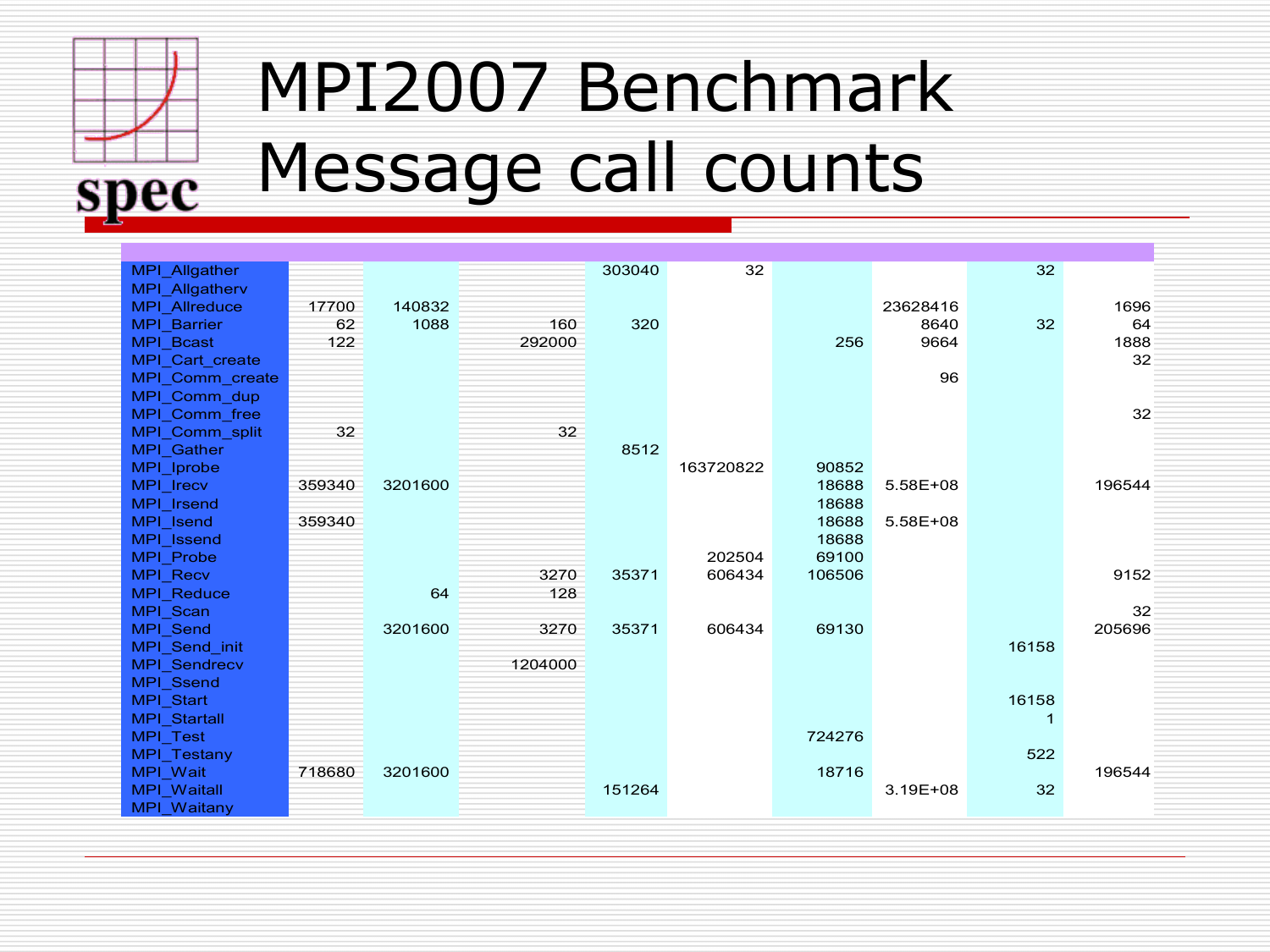

# MPI2007 Benchmark Message call counts

| MPI Allgather                       |         |         |         | 512     |        |       |          |              |         |
|-------------------------------------|---------|---------|---------|---------|--------|-------|----------|--------------|---------|
| <b>MPI Allgatherv</b>               |         |         |         | 7936    |        |       |          |              |         |
| <b>MPI Allreduce</b>                |         | 2002016 | 60416   | 36992   | 12864  | 5376  | 190336   |              | 224     |
| <b>MPI Barrier</b>                  |         |         | 15520   | 9760    | 96     | 28352 | 4224     | 2080         | 32      |
| <b>MPI Bcast</b>                    | 67488   | 352     | 1184    |         | 1248   | 1152  | 340224   |              | 288     |
| MPI Cart create                     |         |         |         |         | 32     |       |          |              |         |
| MPI_Comm_create                     |         |         |         |         |        | 26144 |          |              |         |
| MPI Comm dup                        |         | 32      |         | 224     |        |       |          |              |         |
| MPI Comm free                       |         |         |         |         | 32     | 848   |          |              | 32      |
| MPI Comm split<br><b>MPI Gather</b> |         |         |         |         |        |       |          |              |         |
| MPI Iprobe                          |         |         |         |         |        |       |          |              |         |
| MPI_Irecv                           | 6508380 | 6015144 | 1991616 | 5266164 | 845056 |       |          | 14774240     | 19000   |
| <b>MPI</b> Irsend                   |         |         |         |         |        |       |          |              |         |
| MPI Isend                           |         | 6015144 |         |         | 845056 |       | 6231     | 7390144      |         |
| MPI Issend                          |         |         |         |         |        |       |          |              |         |
| <b>MPI Probe</b>                    |         |         |         |         |        |       |          |              |         |
| <b>MPI Recv</b>                     | 10106   |         | 360     |         |        | 1580  | 367784   | 280052       | 7600320 |
| <b>MPI Reduce</b>                   |         |         |         | 1152    | 64     |       |          |              |         |
| MPI Scan                            |         |         |         |         |        |       |          |              |         |
| <b>MPI Send</b>                     | 6518486 |         | 1991976 | 5266164 |        | 1580  | 361553   | 7663614      | 7619320 |
| MPI Send init                       |         |         |         |         |        |       | 7243224  |              |         |
| MPI_Sendrecv                        |         |         |         |         |        |       |          |              |         |
| <b>MPI Ssend</b>                    |         |         |         |         |        |       |          | 534          |         |
| <b>MPI Start</b>                    |         |         |         |         |        |       |          |              |         |
| MPI_Startall                        |         |         |         |         |        |       | 14168576 |              |         |
| <b>MPI Test</b>                     |         |         |         |         |        |       |          | $1.13E + 08$ |         |
| <b>MPI Testany</b>                  |         |         |         |         |        |       |          |              |         |
| <b>MPI Wait</b>                     | 6508380 |         | 1991616 |         |        |       |          | 22163392     | 19000   |
| MPI_Waitall                         |         | 1394816 |         |         | 249888 |       | 14170586 |              |         |
| <b>MPI Waitany</b>                  |         |         |         | 5266164 |        |       |          |              |         |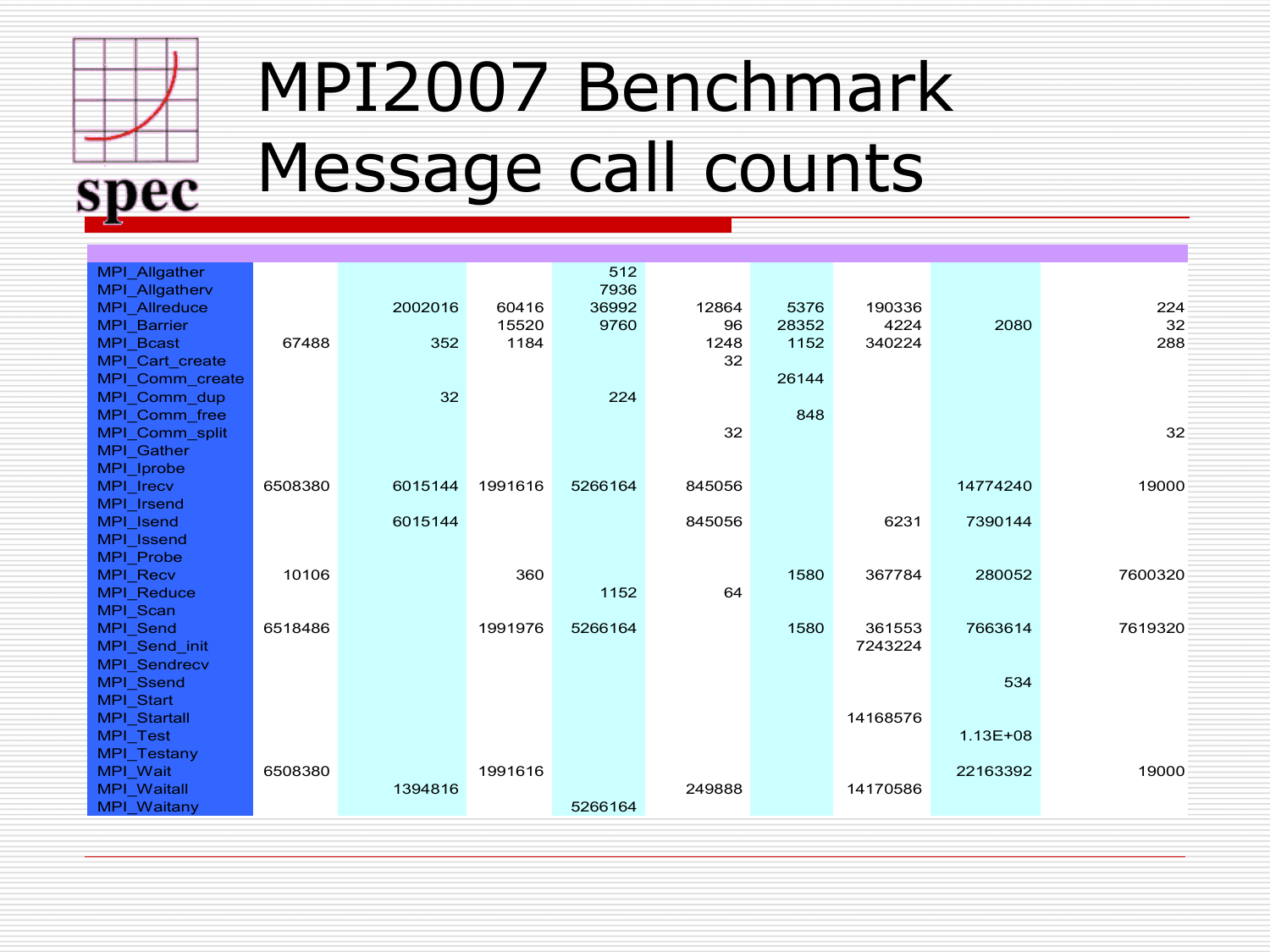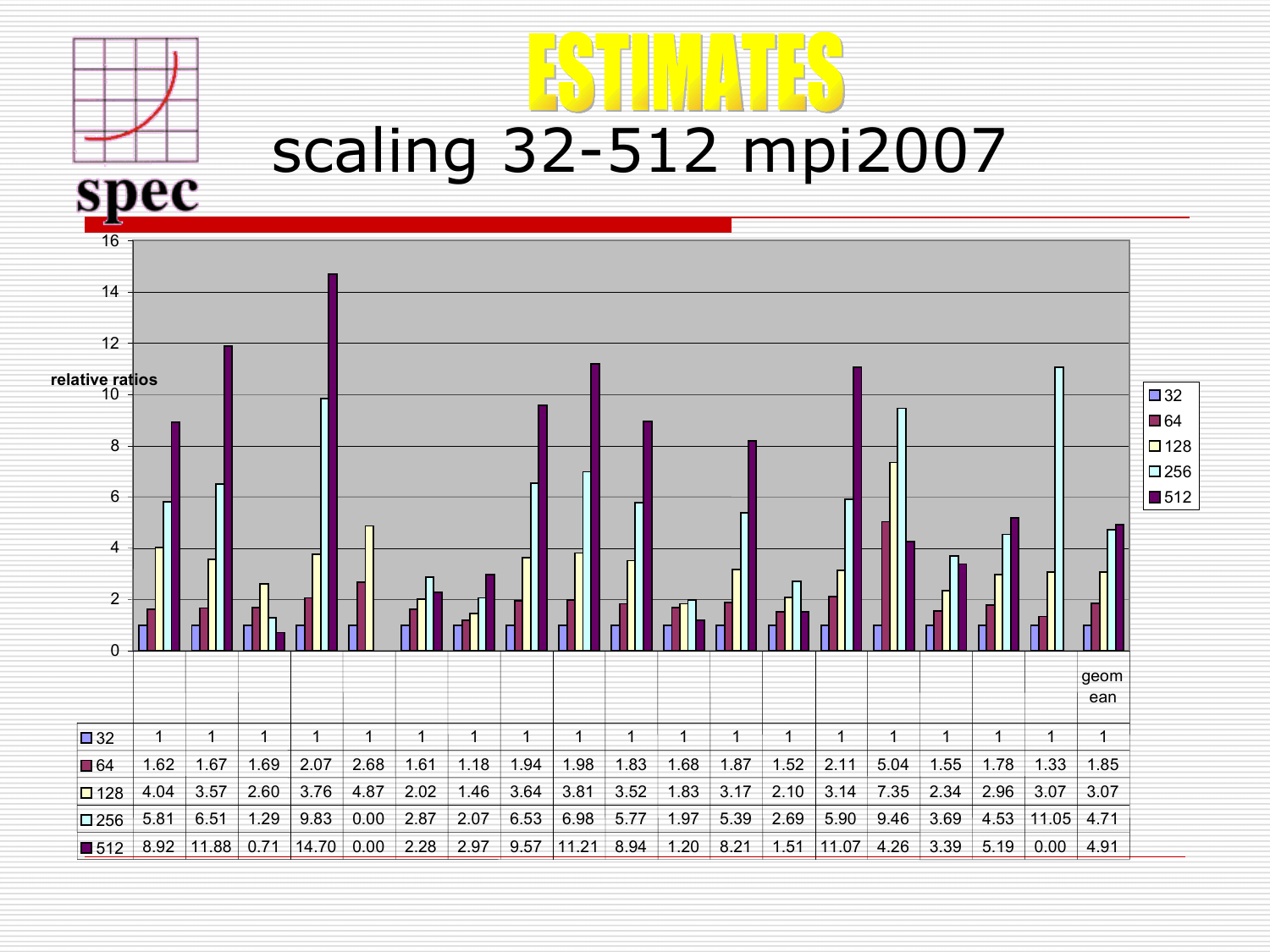

# SPEC MPI2007 Fair Use

#### **SPEC/HPG Fair Use Rule**

Policy

- Consistency and fairness are guiding principles for SPEC. To assure these principles are sustained, the following guidelines have been created with the intent that they serve as specific guidance for any organization (or individual) who chooses to make public comparisons using SPEC benchmark results.
- When any organization, including vendor or research oriented organizations, or any individual makes public claims using SPEC benchmark results, SPEC requires that the following guidelines be observed:
- [**1**] Reference is made to the SPEC trademark. Such reference may be included in a notes section with other trademark references (see **<http://www.spec.org/spec/trademarks.html>** for all SPEC trademarks and service marks).
- [**2**] The SPEC web site (**[http://www.spec.org](http://pro.spec.org/)**) or a suitable sub page is noted as the source for more information.
- **<sup>D</sup>** [3] If any public claims or competitive comparisons are made, the results stated or compared must be compliant with that benchmark's run and reporting rules and must cite the following: SPEC metric, CPU description (number of chips and cores), and number of OpenMP threads and/or MPI ranks.
- [**4**] If competitive comparisons are made the following rules apply:**a.** the basis for comparison must be stated, **b.** the source of the competitive data must be stated, **c.** the date competitive data was retrieved must be stated, **d.** all data used in comparisons must be publicly available (from SPEC or elsewhere) **e.** the benchmark must be currently accepting new submissions if previously unpublished results are used in the comparison.
- **F [5**] Comparisons with or between non-compliant test results can only be made within academic or research documents or presentations where the deviations from the rules for any non-compliant results have been disclosed. A compliant test result is a test result that has followed the run rules, and has been submitted and approved by SPEC. SPEC HPG makes recommendations for the academic or research use of benchmark results in the document, ["Guidelines for the Use of SPEC HPG Benchmarks in Research Publications.".](http://pro.spec.org/hpg/academic_rules.html)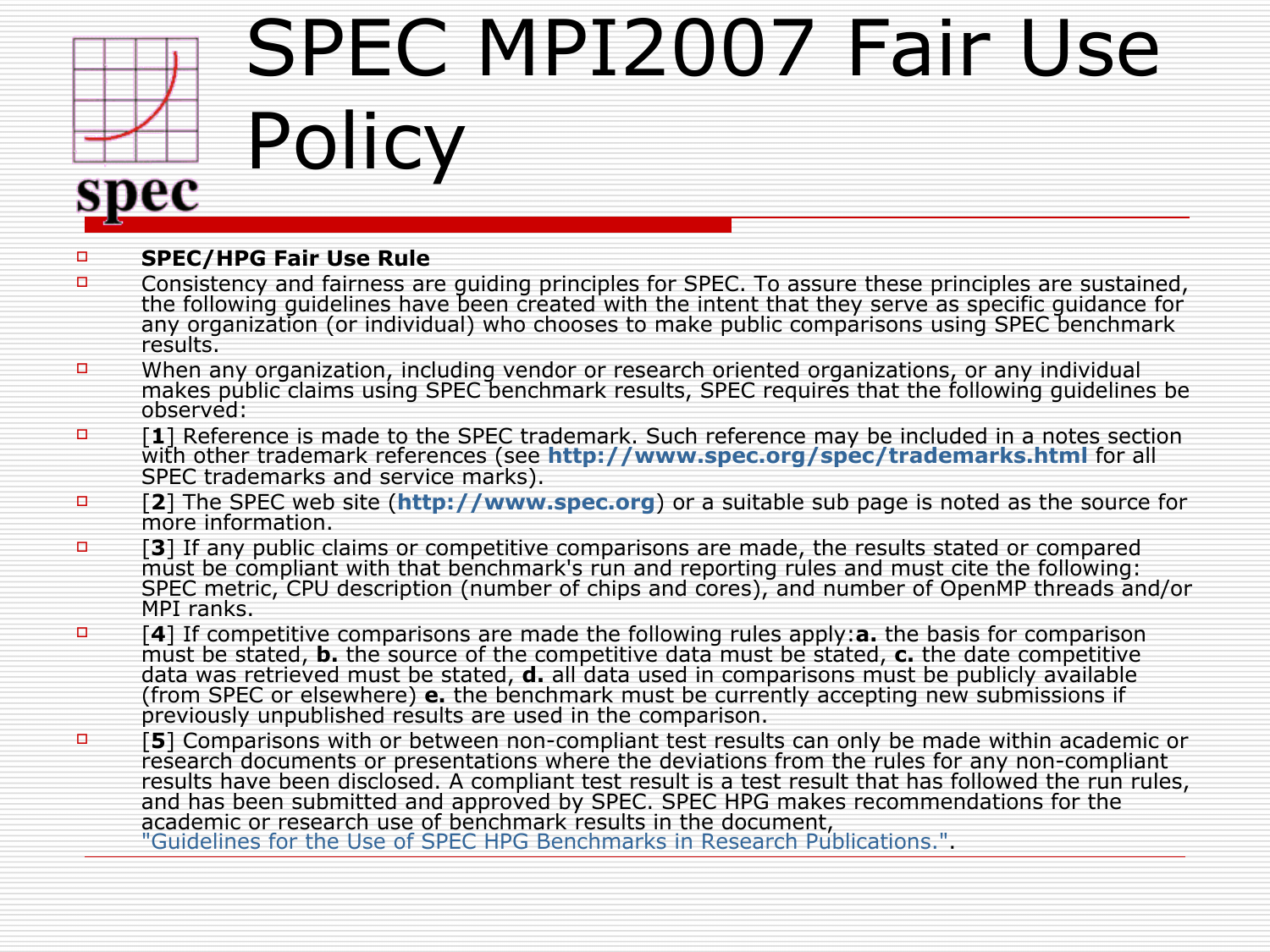

# SPEC MPI2007 RunRules

- □ http://www.spec.org/mpi2007/docs/runrules.html
- $\Box$  This document specifies how the benchmarks in the MPI2007 suites are to be run for measuring and publicly reporting performance results, to ensure that results generated with the suites are meaningful, comparable to other generated results, and reproducible (with documentation covering factors pertinent to reproducing the results).
- $\Box$  Per the SPEC license agreement, all results publicly disclosed must adhere to the SPEC Run and Reporting Rules, or be clearly marked as estimates.